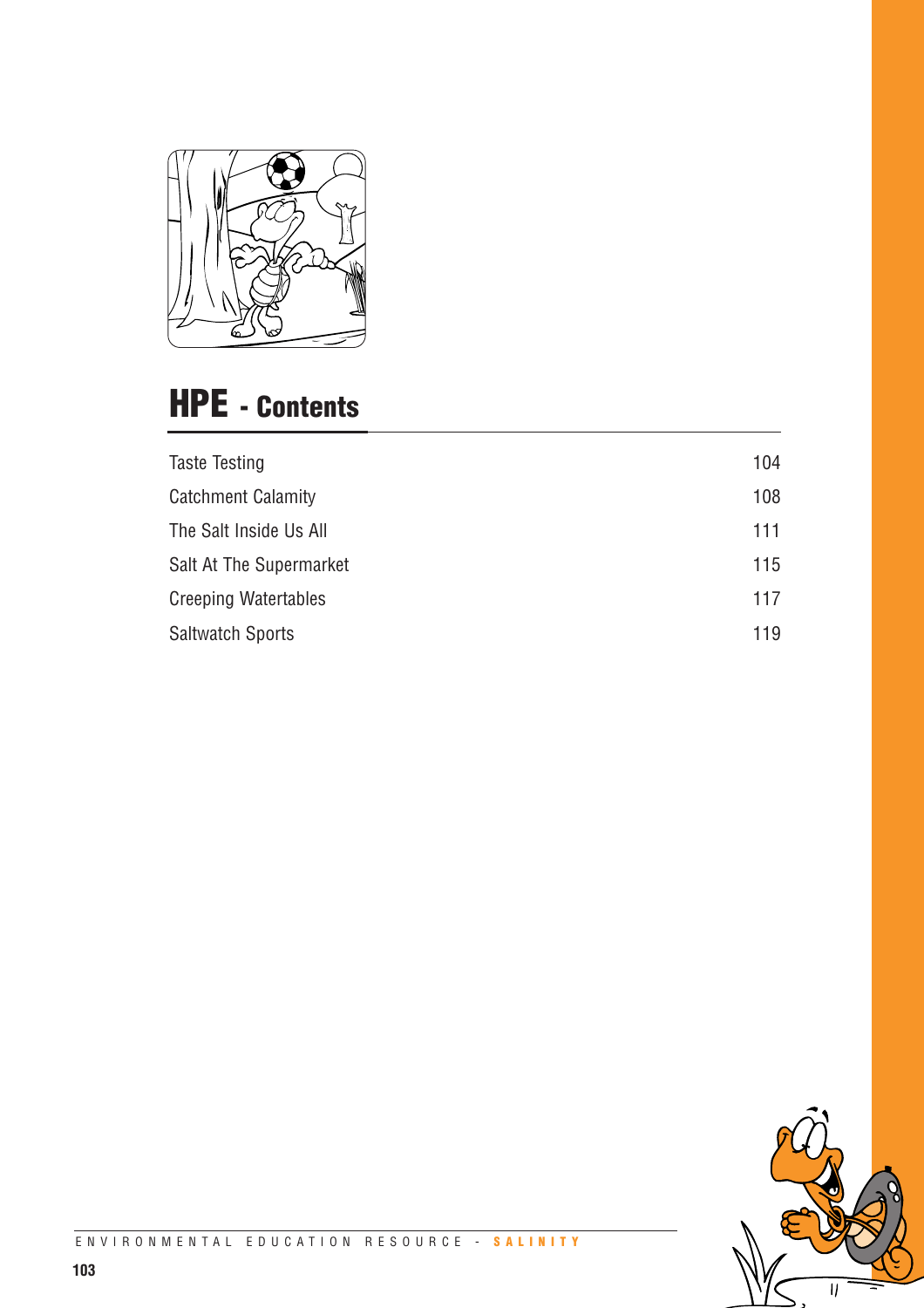# **Taste Testing**

## **FOCUS**

- How does my body taste salt?
- What are EC levels and what do they mean?

## **OBJECTIVES**

- Identify parts of the tongue that taste salt
- Relate EC levels to the taste of saline solutions

## **BACKGROUND**

Today, the most common and convenient way of measuring the salinity of a solution is to use an EC Meter. EC stands for Electrical Conductivity and an EC Meter measures the speed with which an electrical current is conducted through a solution. Higher concentrations of salt increase the speed of an electrical current and give a high EC reading.

## **NOTES**

Test the salinity levels of the solutions with an EC meter prior to class. You may wish to invite a presenter from a local environmental agency to speak about salinity issues prior to this lesson. This activity will assist students in understanding EC readings from water samples collected from their local area.

## **LEARNING TASKS**

- **1 Mix and label the seven solutions as shown below. Make sure you measure solutions with an EC Meter to get accurate results.**
	- These may be prepared beforehand or with students.
	- You can loan a meter from your Waterwatch Coordinator

| <b>Bottle</b><br>number | Amount of salt in<br>1 litre of water | <b>Label for bottle</b><br>approximate EC |
|-------------------------|---------------------------------------|-------------------------------------------|
|                         | Zero                                  | 0 EC units                                |
| 2                       | $1/2$ pinch (about 15 grains)         | 250 EC units                              |
| 3                       | 1 pinch (about 30 grains)             | 830 EC units                              |
| 4                       | 2 pinches                             | 1600 EC units                             |
| 5                       | 1 teaspoon                            | 10 000 EC units                           |
| 6                       | 1 1/2 teaspoons                       | 15 600 EC units                           |

- **2 Explain EC units as a measure of salt concentrations using the background information above.**
- **3 Each student dips one end of a cotton bud into Solution # 7 and touch their tongue. Identify the most salt sensitive area.**
	- Refer to worksheet 1 on the taste zones of the human tongue.
- **4 Using a cotton bud, students test the solutions in each of the containers. Rinse mouths with fresh water then repeat this process with a dry cotton bud for each solution.** 
	- Can students detect the varying salt concentrations?
	- Can students put the solutions in order of their concentrations?
- **5 Complete worksheets 2 & 3.**

## **CSF II LINKS**

HPE 4.1 Health of Individuals & Populations SCIENCE 4.1 Biological 4.2 Biological 4.1 Chemical ENGLISH 4.1 Reading 4.4 Reading

## **MATERIALS**

- **•** *'Taste Testing'* **Student Worksheets 1 & 2**
- **•** *'Taste Testing'***Student Information Sheet**
- **• Bottled water**
- **• EC meter**
- **Table salt**
- **7 x 1 L containers with labels**
- **• Metric teaspoon**
- **• Cotton buds** (four per student)
- **• Atlas** (optional)

## **EXTENSION**

Conduct taste tests at home with salty, sweet, sour and bitter foods. Compare the salinity levels above with those recorded during testing of water samples during a presenter's visit.

## **ASSESSMENT**

Did students test the solution as per instructions, were their results accurate? Could they interpret the Water Quality Standards to extract data and information?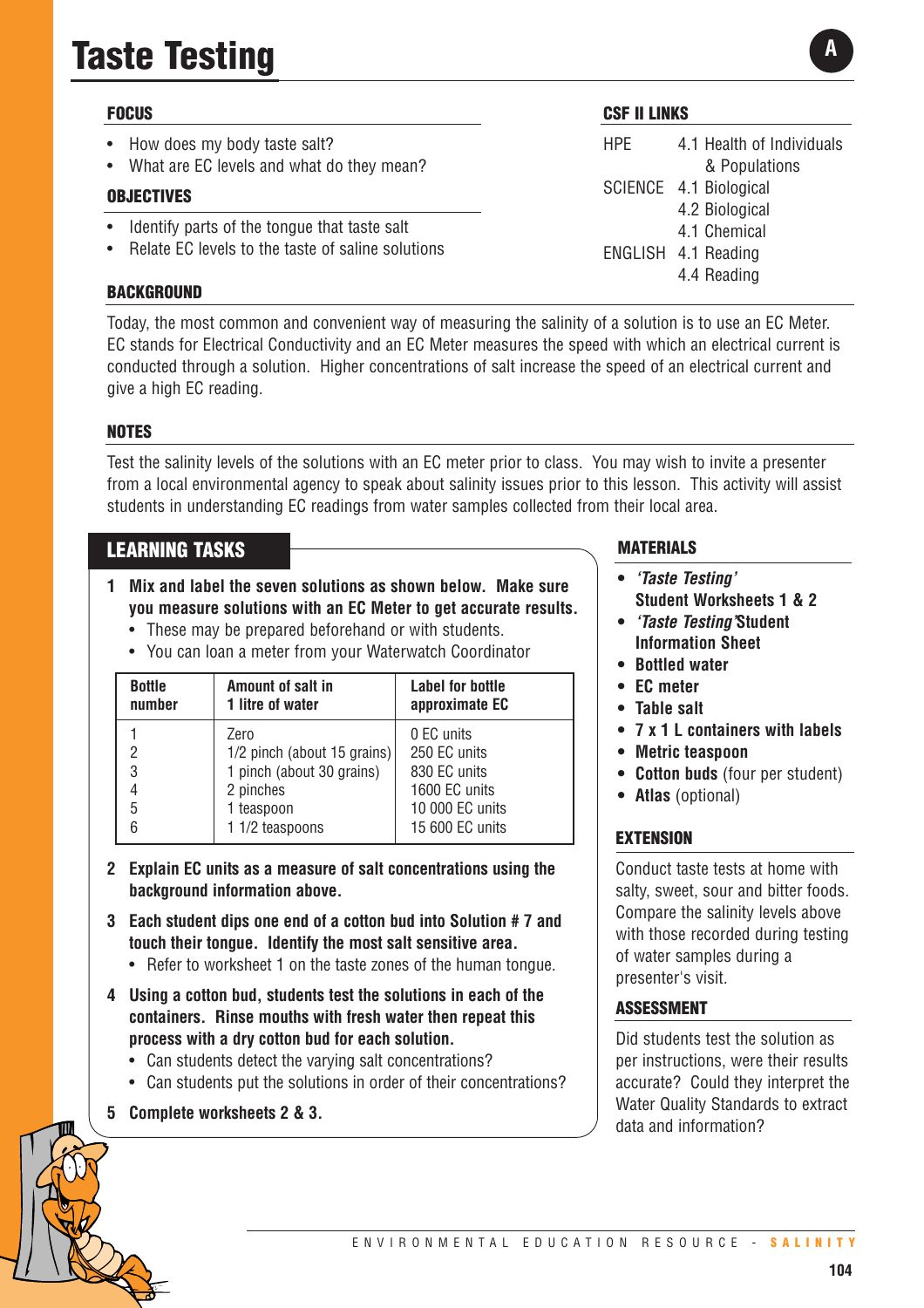## **Taste Testing - Student Worksheet 1**

**Name**

## **Taste Zones**

**REVIEW** the diagram below.



✍

**CHALLENGE** Conduct taste tests at home with salty, sweet, sour and bitter foods.



ENVIRONMENTAL EDUCATION RESOURCE - **SALINITY**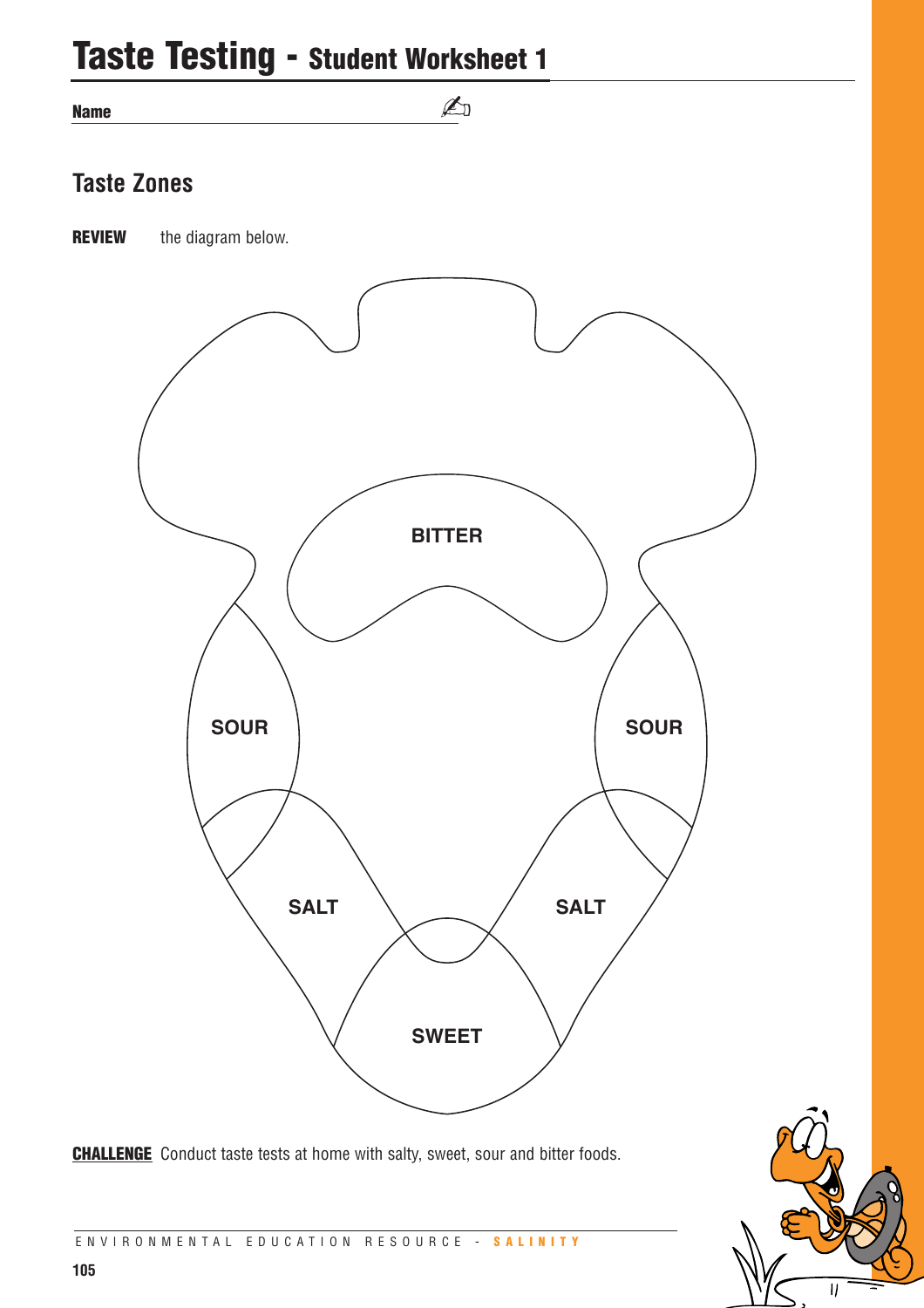## **Water Quality Standards**

| <b>EC Units</b>                  | <b>Use</b>                                                                                                                                                                                                                                                                                              |
|----------------------------------|---------------------------------------------------------------------------------------------------------------------------------------------------------------------------------------------------------------------------------------------------------------------------------------------------------|
| $0 - 800$<br>$\mathbf 0$<br>>800 | • Freshwater for human consumption (if is no organic material or bacteria)<br>• Generally good for irrigation (beware of plant scorching > 300 EC)<br>• Suitable for all livestock<br><b>Specific</b><br>• Distilled water<br>• Outside World Health Organisation (WHO) standards for human consumption |
| 800-2500                         | • Can be consumed by humans (not recommended for drinking)<br>Requires special management for use in irrigation (soils and salt tolerant species)<br>• Suitable for all livestock<br><b>Specific</b>                                                                                                    |
| 1250                             | Murray River at Morgan, South Australia<br>$\bullet$                                                                                                                                                                                                                                                    |
| 1500                             | • Limit for pea, apricots<br>• Humans can taste (detect by taste) salt in water                                                                                                                                                                                                                         |
| 1500 - 3200                      | • Plant diversity in streams begins to reduce – 75% loss of plant species                                                                                                                                                                                                                               |
| 1600                             | • Lethal effects on macrophytes and micro-algae (plants)                                                                                                                                                                                                                                                |
| 1700                             | • Adverse effects for salt sensitive aquatic invertebrates (insects)<br>• Upper limit for citrus, legumes and garden plants                                                                                                                                                                             |
| 2500-10 000                      | • Not normally suitable for irrigation (up to 6000 EC OK on salt tolerant crops)<br><b>Specific</b>                                                                                                                                                                                                     |
| 4100                             | • Upper limit for cotton and lucerne                                                                                                                                                                                                                                                                    |
| 4600                             | • Low breeding success for waterbirds<br>Limit for poultry<br>$\bullet$                                                                                                                                                                                                                                 |
| 5800                             | • Limit for pigs                                                                                                                                                                                                                                                                                        |
| 7500                             | • Limit for Australian freshwater tortoises                                                                                                                                                                                                                                                             |
| 7800<br>10 000                   | • Limit for horses, dairy cows, ewes with lambs                                                                                                                                                                                                                                                         |
|                                  | • Decreased carrying capacity and diversity of waterbirds                                                                                                                                                                                                                                               |
| 10 000+                          |                                                                                                                                                                                                                                                                                                         |
| 15 600                           | <b>Specific</b><br>Limit for adult Australian fish<br>Tolerance of adult frogs for short periods<br>$\bullet$                                                                                                                                                                                           |
| 16 500                           | Limit for beef cattle<br>$\bullet$                                                                                                                                                                                                                                                                      |
| 23 000                           | Limit for adult sheep on dry feed                                                                                                                                                                                                                                                                       |
| 25 000                           | Groundwater, Loddon Plain North<br>$\bullet$                                                                                                                                                                                                                                                            |
| 50 000                           | Tolerance of date palm<br>Upper limit for flushing toilets                                                                                                                                                                                                                                              |
|                                  | Upper limit for making concrete<br>$\bullet$                                                                                                                                                                                                                                                            |
| 58 300                           | • Salt water in Pacific Ocean                                                                                                                                                                                                                                                                           |
| 550 000                          | • Dead Sea salt concentration                                                                                                                                                                                                                                                                           |



*Please note that the figures above are range estimates only.*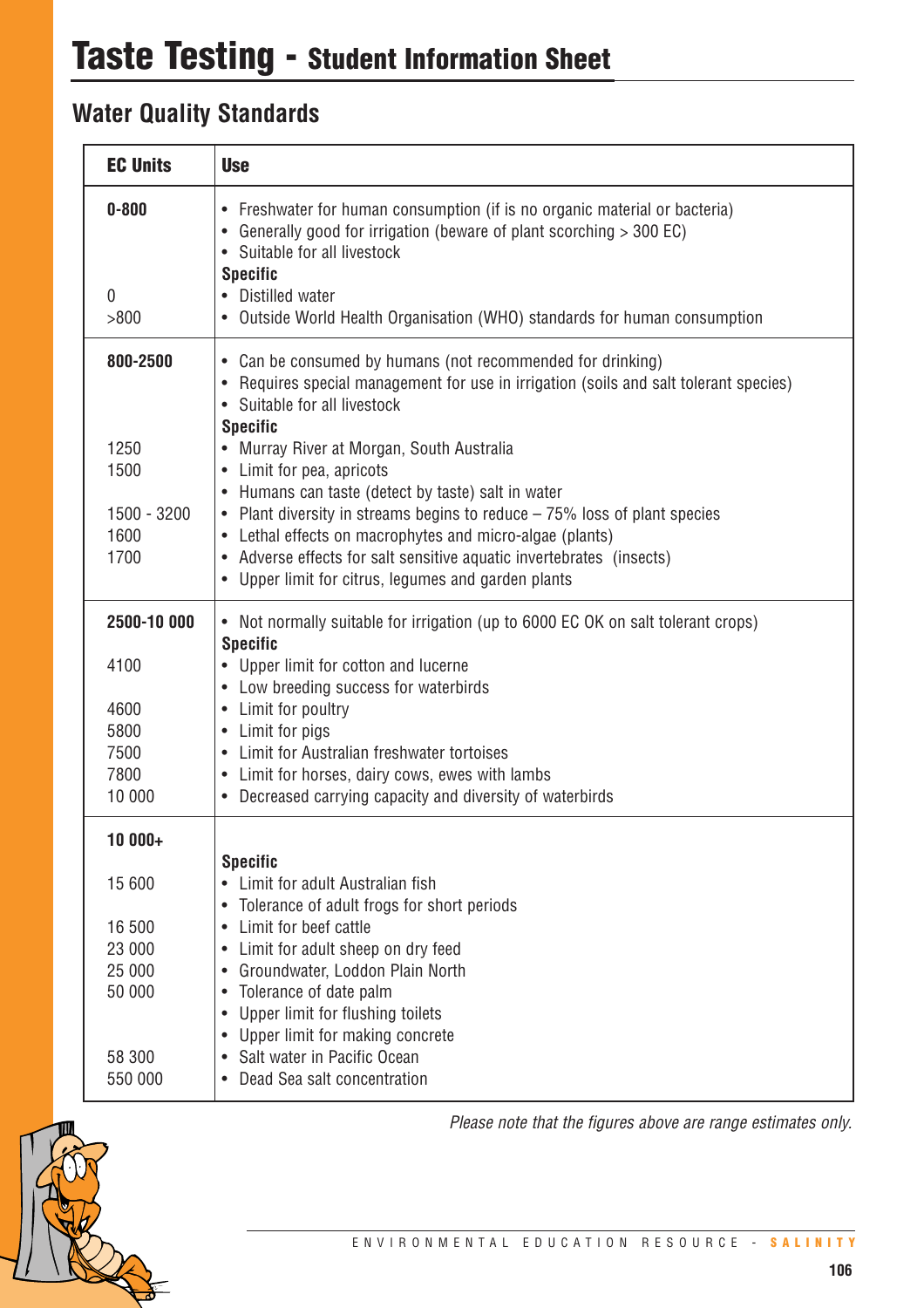## **Taste Testing - Student Worksheet 2**

✍

Use the Water Quality Standards to answer the following questions:

- **1** The salinity of solutions is measured in which unit?
- **2** What is the WHO limit for drinking water for humans?
- **3** At what level would salinity affect your bathroom at home?
- **4** At what salinity level is water suitable for all livestock?
- **5** A farmer tests the salinity of a water sample and obtains a reading of 1600 EC units. Is this water suitable for watering his apricot trees?
- **6** What could happen to a freshwater tortoise if it moved into water measuring 9500 EC units?

**7a** Where would you find the saltiest water?

**7b** Using an atlas, locate the answer to 7a and write the names of which countries it lies between.

**8** By the time salinity levels reach 5000 EC units, which animal life has been affected?

- **9** What could a farmer use water with a salinity reading of 8000 EC units for?
- **10** At what salinity concentration would you like to water your garden with? Why?

**11** Why is the information on the Water Quality Standards important?

#### **CHALLENGE**

**Name**

**1** Why is it easier to float in the Dead Sea than in fresh water?

**2** At 1500 EC, plant diversity in streams begins to reduce. How might this affect the entire ecosystem?

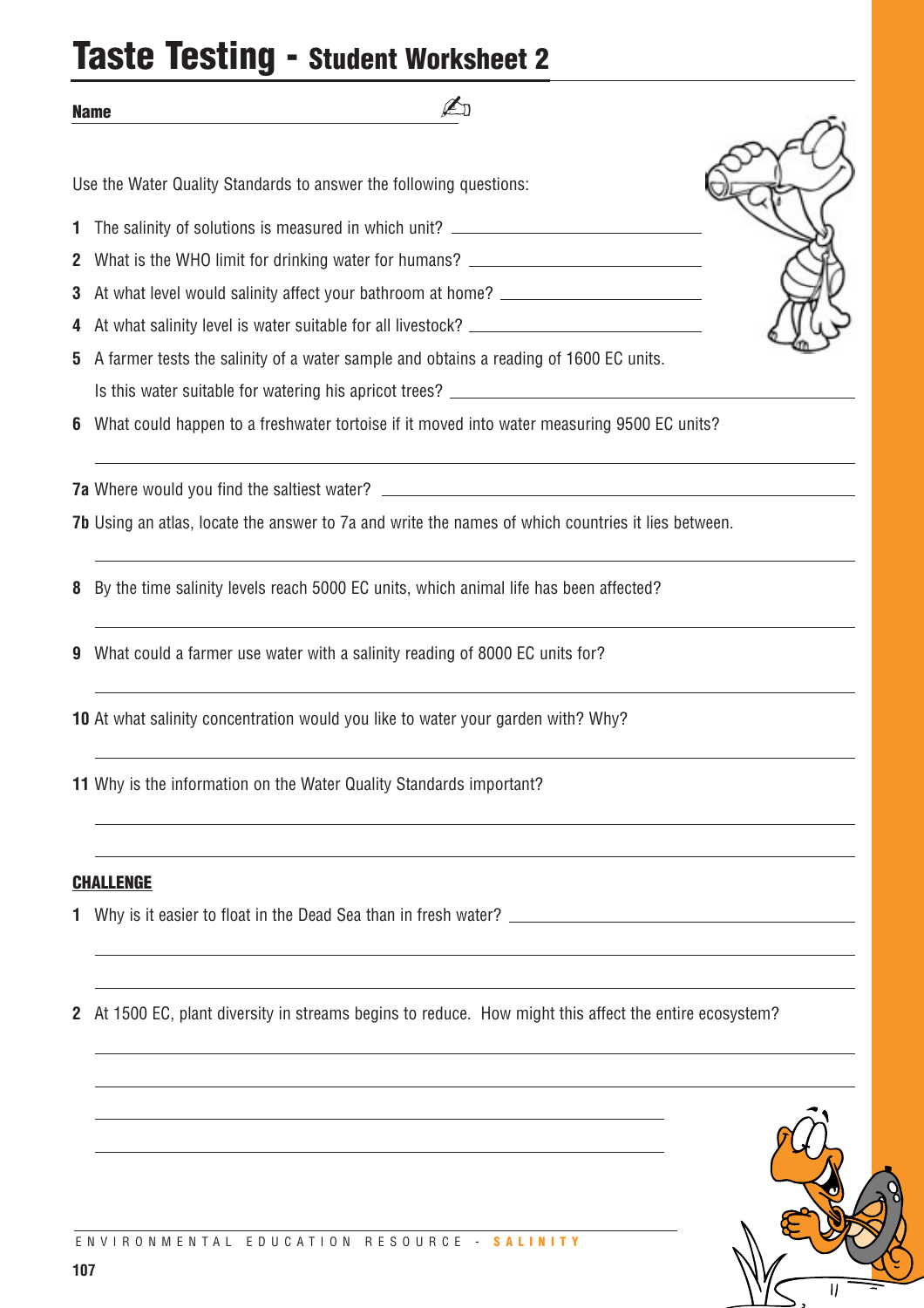## **FOCUS**

What is a catchment and how does it function?

## **OBJECTIVES**

- Listen for key words in a story read aloud
- Use verbal cues to race a set course
- Gain a deeper understanding of catchments

#### **BACKGROUND**

## **CSF II LINKS**

HPE 4.1 Movement & Physical Activity SOSE 4.2 History 4.3 Geography 4.1 Economy & Society 4.3 Economy & Society SCIENCE 4.1 Biological

**I**

A catchment is an area of land where all water runs to one point. All elements of a catchment are, to a large extent, interdependent. Total catchment management involves the co-ordinated management of land, water and other physical resources and activities.

## **NOTES**

As can be seen by the CSF II Links above, this is a cross-curricular activity that students will enjoy participating in time and time again at any stage throughout your Saltwatch Week.

## **LEARNING TASKS**

- **1 Revise what students know about catchments, discussing the relationships between each integral part.**
- **2 Divide students into two groups and assign each group a catchment name, choosen from the four catchments in the North Central region of Victoria.** 
	- Campaspe, Loddon, Avoca and Avon-Richardson.
	- If a student is left over, they can be the storyteller or judge.
- **3 Follow the steps on task card 1 to prepare for and play the game (task card 2), using the catchment story to provide the verbal cues for student action.**
	- Vary to suit time available.

**SAFETY** Students must keep their hands by their side to avoid their fingers being trampled by others.

## **4 Following this activity discuss the story.**

- What did the game tell us about catchments?
- Why are catchments important?
- How we can keep them healthy?

## **MATERIALS**

- **•** *'Catchment Calamity'* **Teacher Task Cards 1 & 2**
- **• Four chairs** / markers

## **EXTENSION**

Alter the storyline and / or alter the player groups and play again. Write a catchment story in the future.

#### **ASSESSMENT**

What did students' discussion or Learning Journal entries indicate about their understandings of catchments and their historical, economic, social and environmental influences and impacts.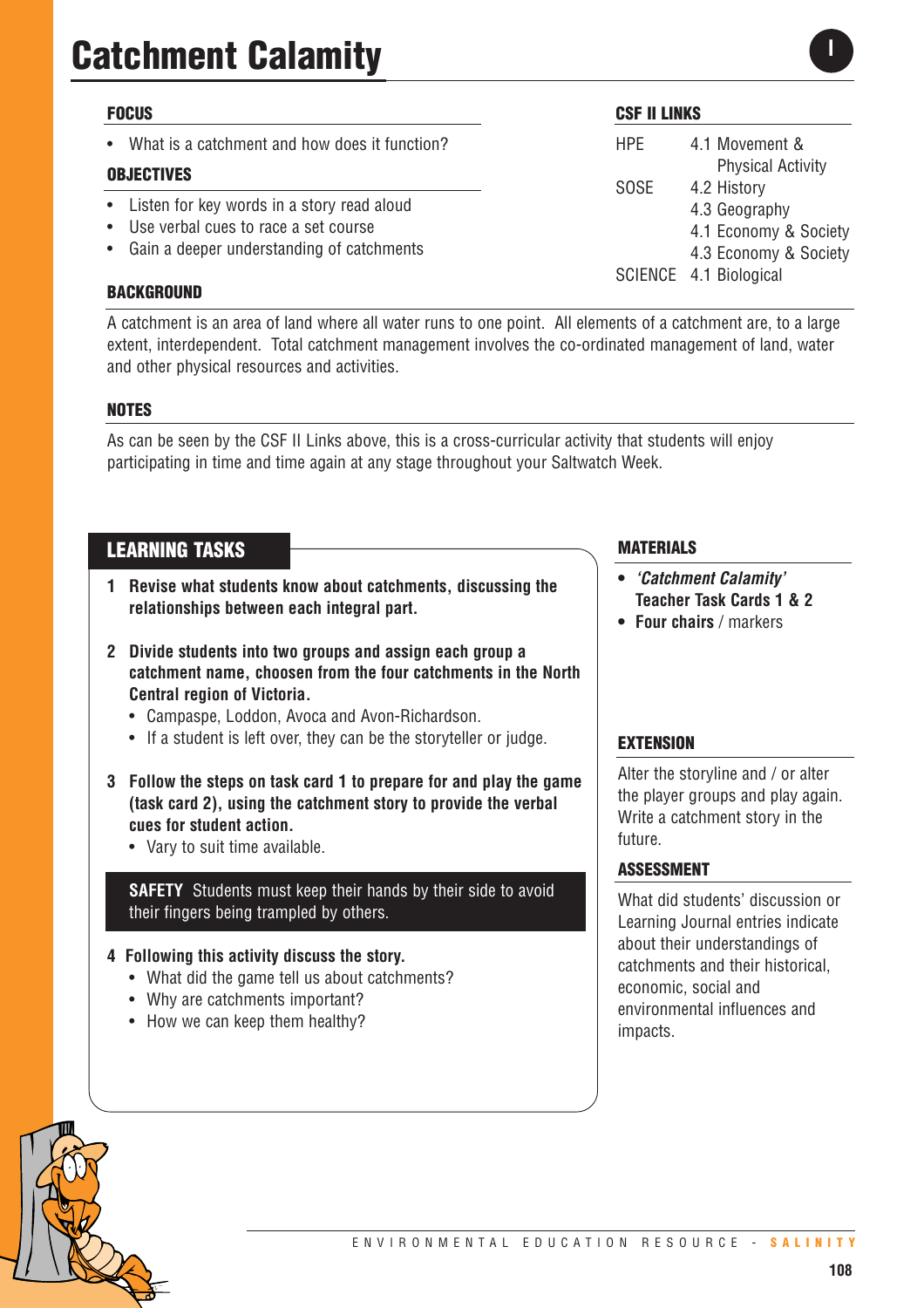## **The Catchment Calamity Game**

## **Materials**

- Four chairs / markers
- Catchment Story

## **Preparation**

- **DIVIDE** the class into two groups. Choose a name for each group from the four catchments in the North Central region: Campaspe, Loddon, Avoca and Avon-Richardson.
- **SELECT** students from alternate catchments to form pairs. Pairs sit facing each other with outstretched legs, feet meeting in the middle so that parts of each catchment are now lined in straight rows.

## **SAFETY** Students must keep their hands by their side to avoid trampled fingers.

**PLACE** markers, a few metres from both ends of each row. **ASSIGN** each pair with a name from the following list. Each name is an important part of a catchment;

| River        | <b>Hills</b> | Water | Farmers  | <b>Stock</b> | Crops     |
|--------------|--------------|-------|----------|--------------|-----------|
| <b>Trees</b> | Soil         | Land  | Wildlife | Rain         | Community |

## **Playing the game**

- **READ** task card 2. As parts of the catchment are read (in bolded text), pause where indicated as the pair/s involved take action.
- **PAIRS** jump up from their place and step as quickly and carefully between the legs of other pairs
	- run around the markers on their catchment's side
	- proceed down the outside of their catchment
	- go around the marker at the end
	- step back over everybody's legs and sit back down in their place.
- **NOTE** that any form of pair names is a cue for action, whether the name is singular or plural (e.g. community / communities) or if part of the name is mentioned (e.g. land / Landcare group, water / Waterwatch)
- **WHEN** the word **CATCHMENT** is read, all pairs must rise, run around the end marker, around the marker at the opposite end and back to sit in their original place.

## **Scoring**

- If one pair is in action, the first person to sit back down in their place wins a point.
- Two or more pairs a point is earned for the team with all participants sitting first.
- All pairs  $-$  the entire catchment to be sitting first wins a point.
- The catchment with the most points is the healthiest and most successful catchment.

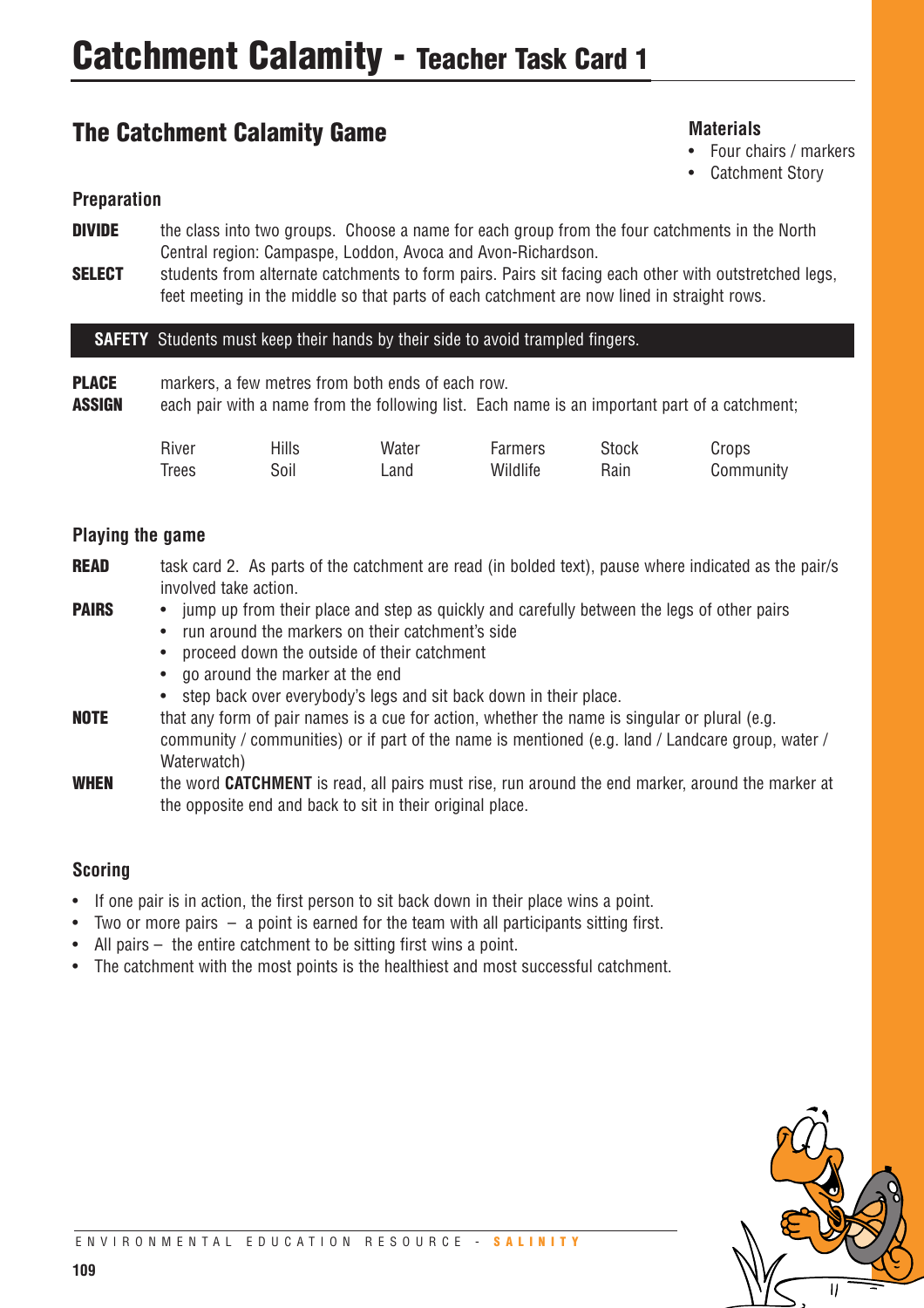## **Catchment Calamity - Teacher Task Card 2**

**READ** the following story clearly, emphasising the **bolded** words and pausing where indicated by a  $\bullet$ . **MAKE** sure students listen very carefully for their cue.

## **The Catchment Calamity Story**

The year was 1780 and North Central Victoria was a vastly different place than today. Aboriginal tribes lived in harmony with the **land**. 6 Nature provided food, medicine, shelter and spirit and the Indigenous people, respected the earth only taking what their **community** needed. 6

The **rains** flowed down from the **hills**, 6 filling the **rivers** and growing fresh shoots for **wildlife**. 6 **Rain** seeped through the **soil** and was used by the **trees**. Small amounts entered the **watertable**. 6 Nature was balanced and the **CATCHMENT** was healthy.  $\bullet$ 

The year was 1851 and the Gold Rush had hit North Central Victoria. The population exploded and the **land** was altered as **trees** were cut down. **Hills**  $\bullet$  were left bare as timber was taken for fuel and building materials. Gold miners dug up the **soil** and washed their pans, clothes and animals in the **river** 6 . **Farmers** cut down **trees** 6 and replaced them with **crops**. More **rainfall** began to enter the **soil** 6 and seep into the **watertable.**  $\blacklozenge$  The **CATCHMENT** was changing.  $\blacklozenge$  **Communities** were not aware of the damage they were doing.

The year was 1965. Towns had grown and **farmers** prospered and rural **communities** thrived and grew 6 . But Mother Nature was tired and sick. Clearing for **crops** and **stock** stripped the **land** of vegetation. 6 **Rains** sent **water** pouring down the **hills**, gouging out **riverbanks**. 6 **Farmers** praised the **rain** 6 , but, underground, the true story could be found. Watertables were rising.  $\bullet$  The **CATCHMENT** was degrading.  $\bullet$ 

The year was 1983. The few **trees** left began to die 6 , **crops** and **stock** began to die 6 and **wildlife** began to disappear. 6 **Farmers** began to ask why, as their businesses went **downhill**. 6 Local **communities** dwindled in towns 6 and rural schools closed as people moved away. 6 **Watertables** 6 brought the salt all the way to the **soil** surface in many areas. ♦ The **CATCHMENT** was crying out for help. ♦ Landcare Groups began to spring up across the country and **communities** came together to tackle environmental issues.

The year is 2003. **Farmers** understand that they must respect the **land** 6 if it is to look after them. The North Central CATCHMENT Management Authority  $\bullet$  is working to improve the health of the Campaspe, Loddon, Avoca and Avon-Richardson areas. 6 **Hills** are revegetated and 6 **rivers** are rehabilitated. 6 **Soils** are stabilised 6 and deep-rooted **crops** like Lucerne are planted to lower **watertables**. 6 **Stock** are fenced off from discharge areas where salt tolerant species are planted.  $\bullet$ 

**Landcare** Groups assist **farmers** in planting **trees** to make the most of **rain**. 6 Children learn about caring for **wildlife** and their environment. **Waterwatch** is a fantastic way for students and **farmers** to monitor the quality of **rivers**. 6 In fact, it might be your local **Waterwatch** Co-ordinator who visits your school during Saltwatch Week!

Caring for our **land** is now more important than ever. 6 Our **rivers**, **hills**, **trees**, **wildlife**, **watertable**, **soil**, **stock, crops, farmers,** and **communities**  $\bullet$  all depend on a future where **rain**  $\bullet$  will once again mean the start of a never-ending cycle in a healthy **CATCHMENT**.  $\triangle$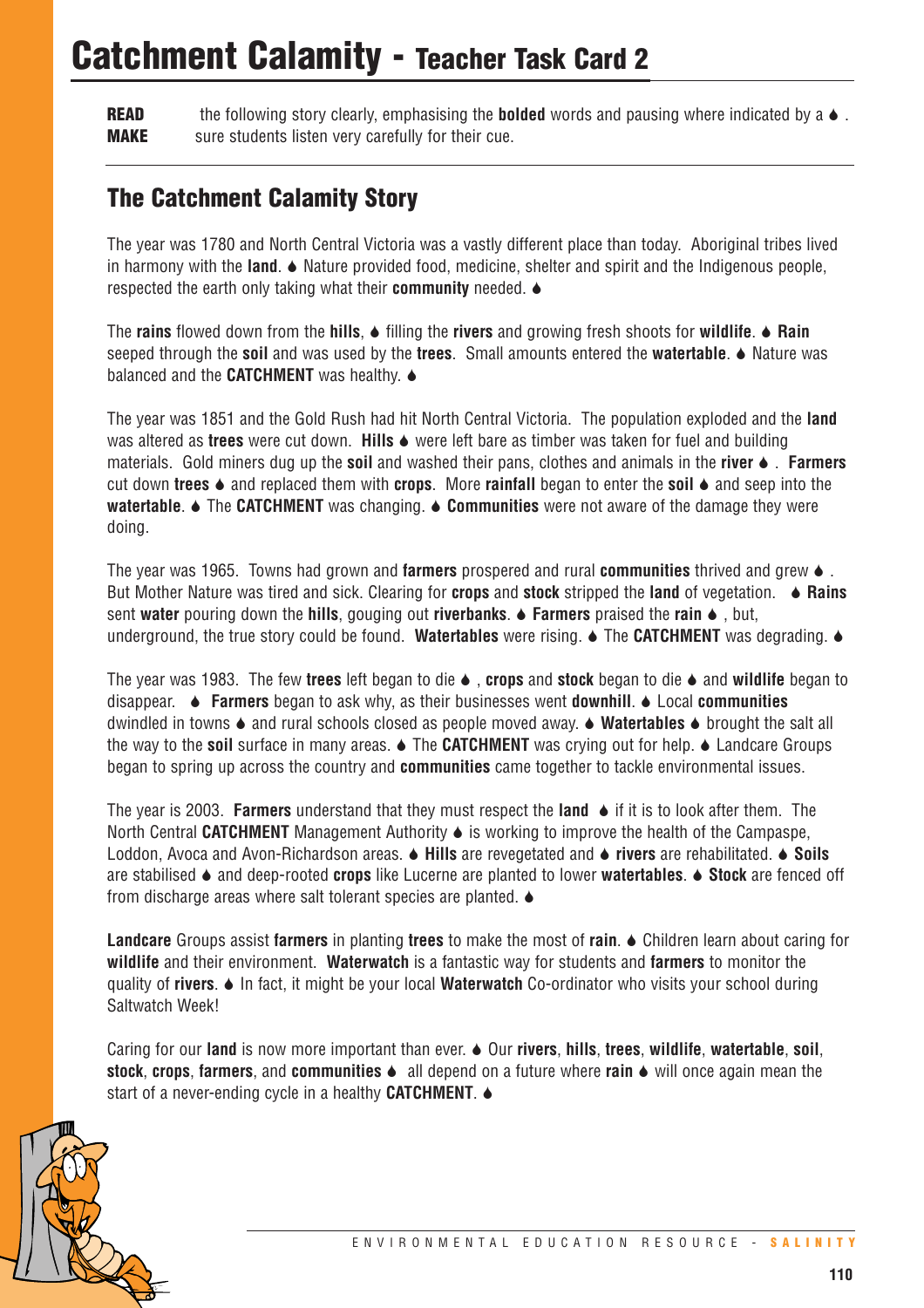## **FOCUS**

- Why do our bodies need salt?
- What happens if we have too much salt in our diets?

## **OBJECTIVES**

- Understand how our bodies use salt and react to salt
- Complete a PMI about salt and the human body

## **BACKGROUND**

Salt is the common name for a chemical called 'Sodium chloride". Other 'chloride' compounds are sometimes called 'salts' as well e.g. 'Potassium chloride', 'Magnesium chloride'. Salt content in foods may be recorded as 'sodium'. See *'The Salt Inside Us All'* Student Worksheet for all the necessary background information.

## **NOTES**

This activity works well as a prerequisite to the HPE activity, *'Salt At The Supermarket'* as health and body requirements play a vital role in evaluating salt content in food products and making healthy dietary choices. This activity can be completed individually or in pairs.

## **LEARNING TASKS**

- **1 Gauge students' knowledge by discussing salt as a natural part of the environment and the human body:**
	- Do our bodies have salt in them?
	- How do you know? (tears and sweat)
	- Which foods are high and low in salt?
- **2 Categorise discussion points using PMI (positives, negatives or points of interest).**
- **3 Students complete the worksheet, by reading the text and identifying key points / terms by underlining.**
- **4 Students then complete a PMI exercise, classifying information describing a positive impact on the body, negative impact on the body or an interesting fact or issue.** 
	- Students often find the 'interesting' column difficult to define.
- **5 Conduct a sharing session of PMIs and conclude the session by discussing foods to limit and other strategies to promote well being.**

## **CSF II LINKS**

HPE 4.1 Health of Individuals & Populations ENGLISH 4.1 Reading 4.4 Reading

## **MATERIALS**

**•** *'The Salt Inside Us All'*  **Student Worksheets 1 & 2**

## **EXTENSION**

Research the triggers and prevention of high blood pressure, stroke, heart failure, asthma or osteoporosis on the Internet. Relate this to the affects of salt on plants and other animals.

## **ASSESSMENT**

Could students locate main points and interpret information on an unfamiliar topic? Were they able to classify information? Did they demonstrate an awareness of salt in their own bodies?



**M**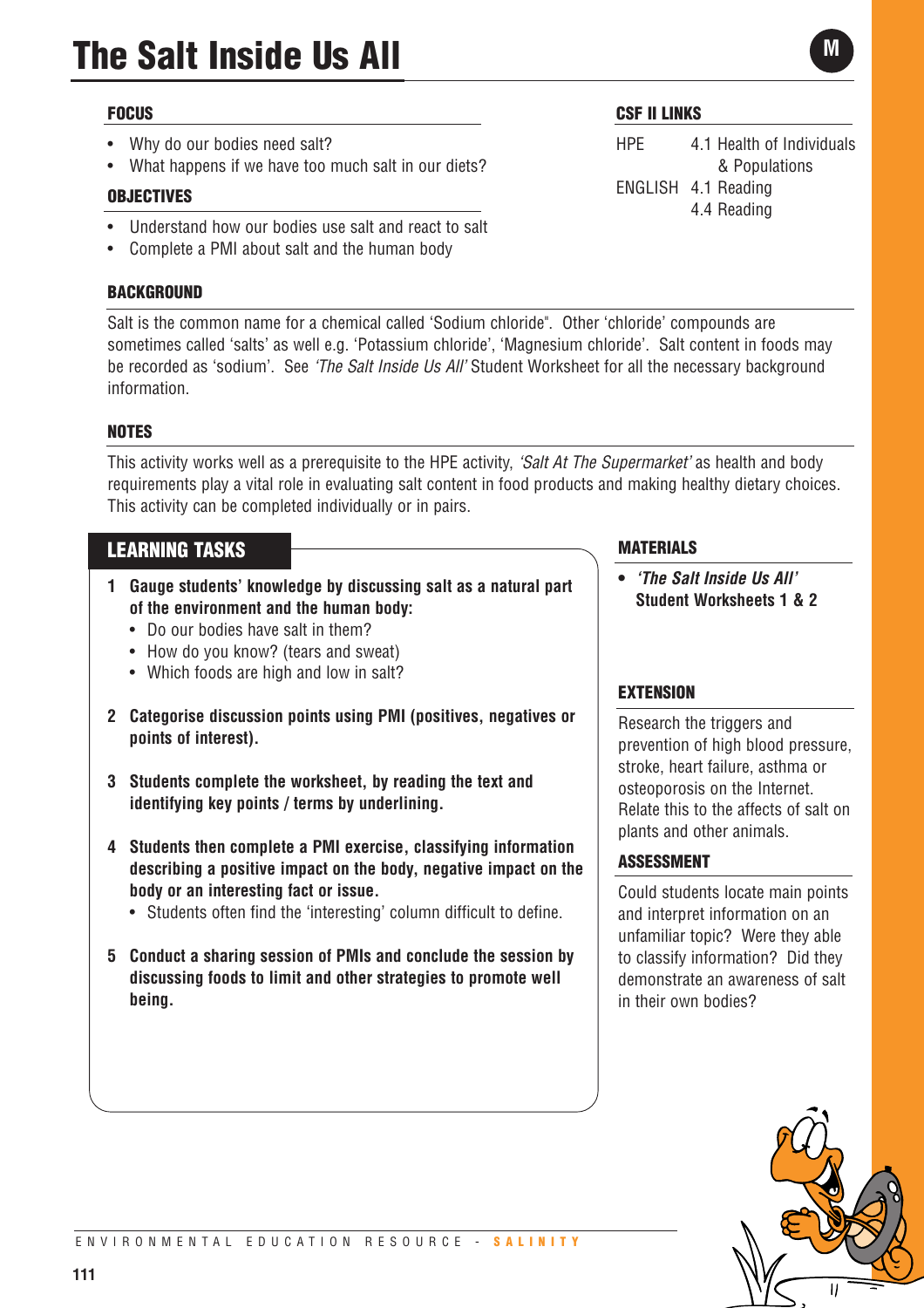**The Salt Inside Us All - Student Worksheet 1**

**Name**

## ✍

**READ** the text below.

## **The salt inside us**

Blood, tears and sweat are all salty. Indeed, salt makes up one part in every hundred of human blood and body cells. Like any creature, a human being needs salt to stay healthy.

Salt regulates the flow of blood through a person's veins and arteries. It also maintains the right amount of water in the body's cells. Salt aids digestion and makes the heart beat properly. It is important in the formation and functioning of the nerve fibres that carry signals to and from the brain. It helps muscles work and can prevent the loss of too much water through perspiration (sweating).

## **Salts effect on the body**

Many people eat more salt than their body requires.

When there is too much salt, the kidneys work harder to get rid of it, the heart pumps more blood through the kidneys and people's blood pressure goes up. If blood pressure is too high, a blood vessel may burst in the brain causing a stroke. Strokes can cause paralysis or even death. With the heart pumping so hard, heart failure can be another side effect. Too much salt is also linked to stomach cancer and may make asthma worse. It can cause loss of calcium from the body, which is a major factor leading to osteoporosis (brittle bone disease).

A lack of salt can also impact on the body. If the amounts of salt and water become unbalanced, body cells can die and cause serious illness. When marathon runners, for example, lose excessive amounts of salt through perspiration they may suffer severe muscle cramps unless the salt is quickly replaced. Saline drips are often given to patients in this instance.

## **How much salt do we need?**

We cannot store the salt that runs through our veins. Each day the kidneys filter salt, which is then excreted as urine. Some salt is also lost through perspiration. Most people need to take in about 1 gram of salt a day to make up for the salt they naturally lose.

Some of us need more salt. People performing heavy exercise lose more salt by sweating. People who live in hot countries perspire more than people living in cooler climates.

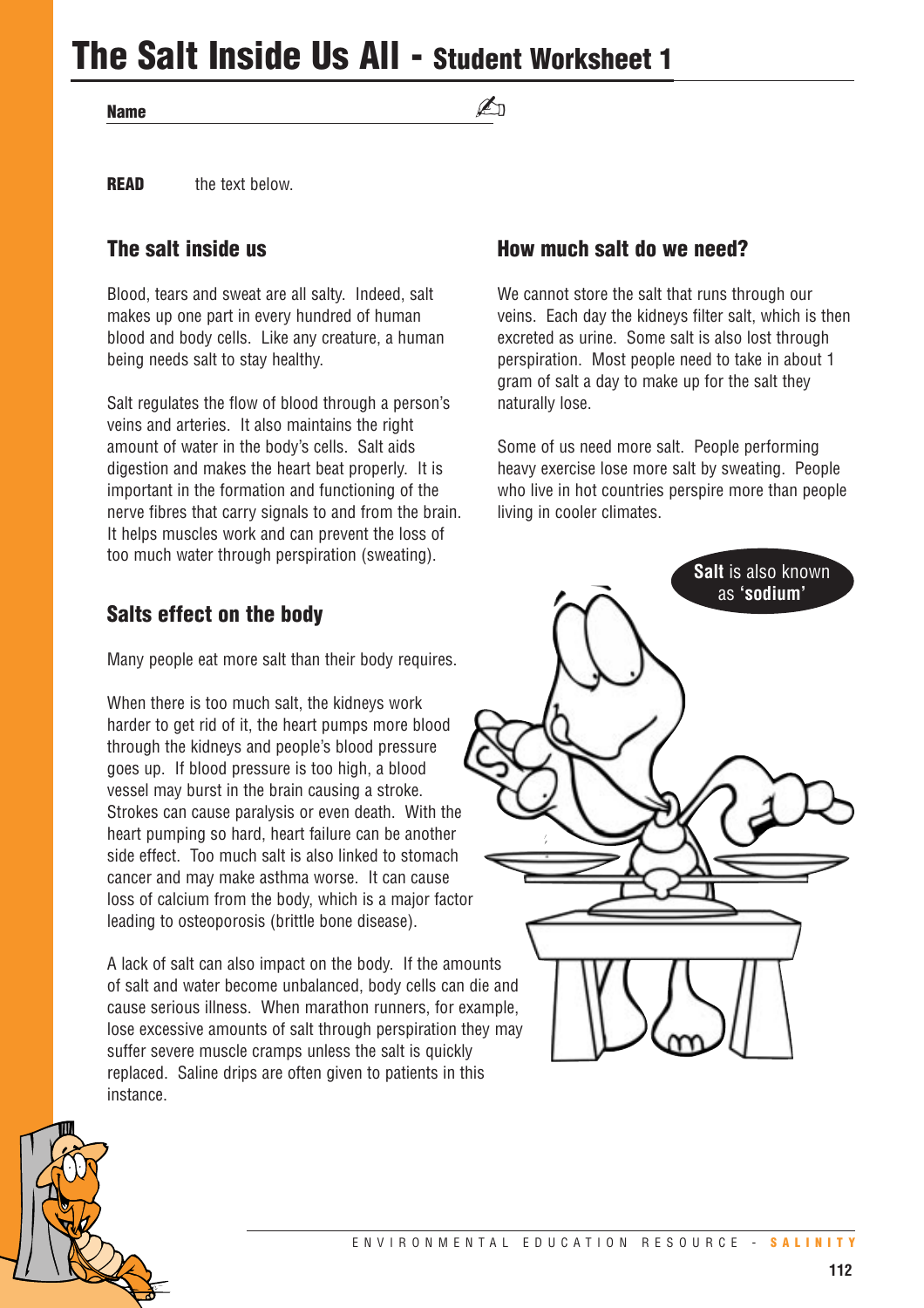# **The Salt Inside Us All - Student Worksheet 2**

✍

**Name**

**READ** through *'The Salt Inside Us All'* student worksheet 1. **REREAD** the worksheet, this time looking carefully for • Pluses (ways our bodies use salt, reasons why we need it)

- Minuses (effects of too much salt), and
- Interesting facts

**UNDERLINE** key words or sentences to help identify information.

**WRITE** information as dot points under the heading it matches below.

| + PLUS    | - MINUS | <b>INTERESTING</b> |
|-----------|---------|--------------------|
| $\bullet$ |         |                    |
| $\bullet$ |         |                    |
|           |         |                    |
| $\bullet$ |         |                    |
| $\bullet$ |         |                    |
| $\bullet$ |         |                    |
| $\bullet$ |         |                    |
|           |         |                    |
| $\bullet$ |         |                    |
| $\bullet$ |         |                    |
| $\bullet$ |         |                    |
| $\bullet$ |         |                    |
|           |         |                    |
| $\bullet$ |         |                    |
| $\bullet$ |         |                    |
| $\bullet$ |         |                    |
| $\bullet$ |         |                    |
| $\bullet$ |         |                    |
|           |         |                    |
| $\bullet$ |         |                    |

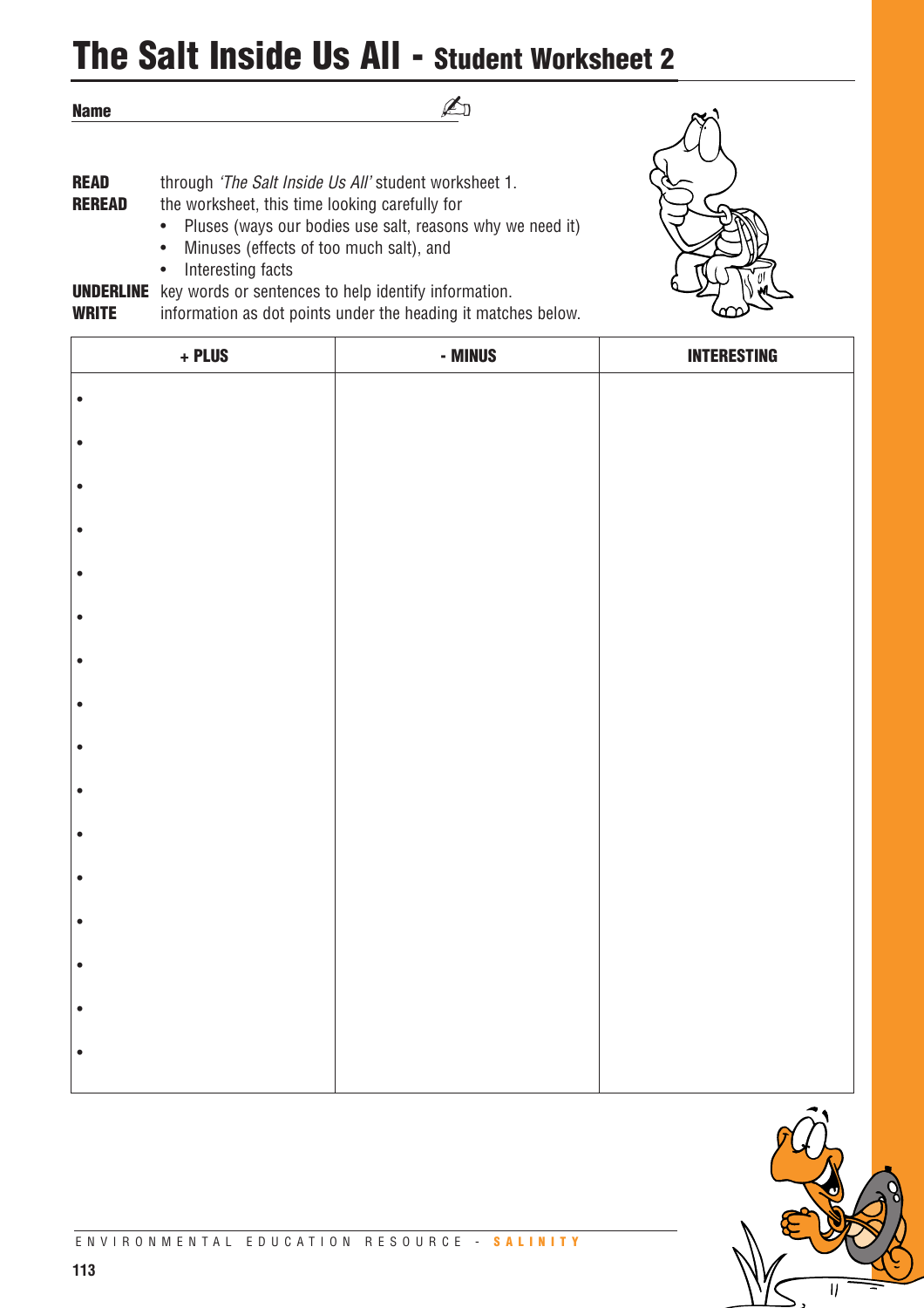# **Salt At The Supermarket**

## **FOCUS**

- How much salt is in the foods we eat?
- What foods should we avoid?

## **OBJECTIVES**

- Read nutritional information labels on food products
- Classify foods using the Healthy Diet Pyramid

#### **BACKGROUND**

When salt is described in food products it is referred to as 'sodium' and is measured in milligrams. The Healthy Diet Pyramid encourages us to 'eat less salt' as statistics show that Australians eat far beyond their body's daily requirements of 1 gram.

## **NOTES**

Students will be required to collect labels from a variety of food products, making sure that a nutritional information table is present and that sodium is represented. This can be done at home. This activity works well as a prerequisite to the Maths activity, *'Bars of Salt'*.

## **LEARNING TASKS**

- **1 Discuss the salt facts on the student worksheet and revise the Healthy Diet Pyramid, taking note of salt's position.**
- **2 Brainstorm reasons why salt is added to foods and predict the foods most likely to have a high / low salt content.**
- **3 Discuss how to read nutritional information tables to make the most accurate comparisons of foods.** 
	- Students need to refer to sodium per 100 g rather than per serve, as serving sizes vary.
	- Compare and discuss sodium content based on serving sizes.
- **4 Using the labels, students read sodium contents and place labels in ascending order across their table.**
- **5 Complete the table by inserting food products and sodium contents.**
- **6 Categorise the food products by sodium content.**  • Keep in mind the amount of each food that we eat.
- **7 Students shade their table and complete the salty food pyramid.** 
	- Red for 'eat less', blue for 'eat moderately' and green for 'eat most'.

## **CSF II LINKS**

HPE 4.1 Health of Individuals & Populations 4.2 Health of Individuals & Populations MATHS 4.1 Chance & Data 4.2 Chance & Data

## **MATERIALS**

- **•** *'Salt At The Supermarket'* **Student Worksheet**
- **• Nutritional information labels** students collect >10 from a variety of food types.
- **• Coloured pencils**

## **EXTENSION**

Keep a record of the foods you eat during one day / week, calculating how much sodium you have ingested. How does your diet rate? How could you make positive changes?

## **ASSESSMENT**

Could students collect and record data using a tabular display? Were they able to extract and interpret information and construct categories to answer specific questions?

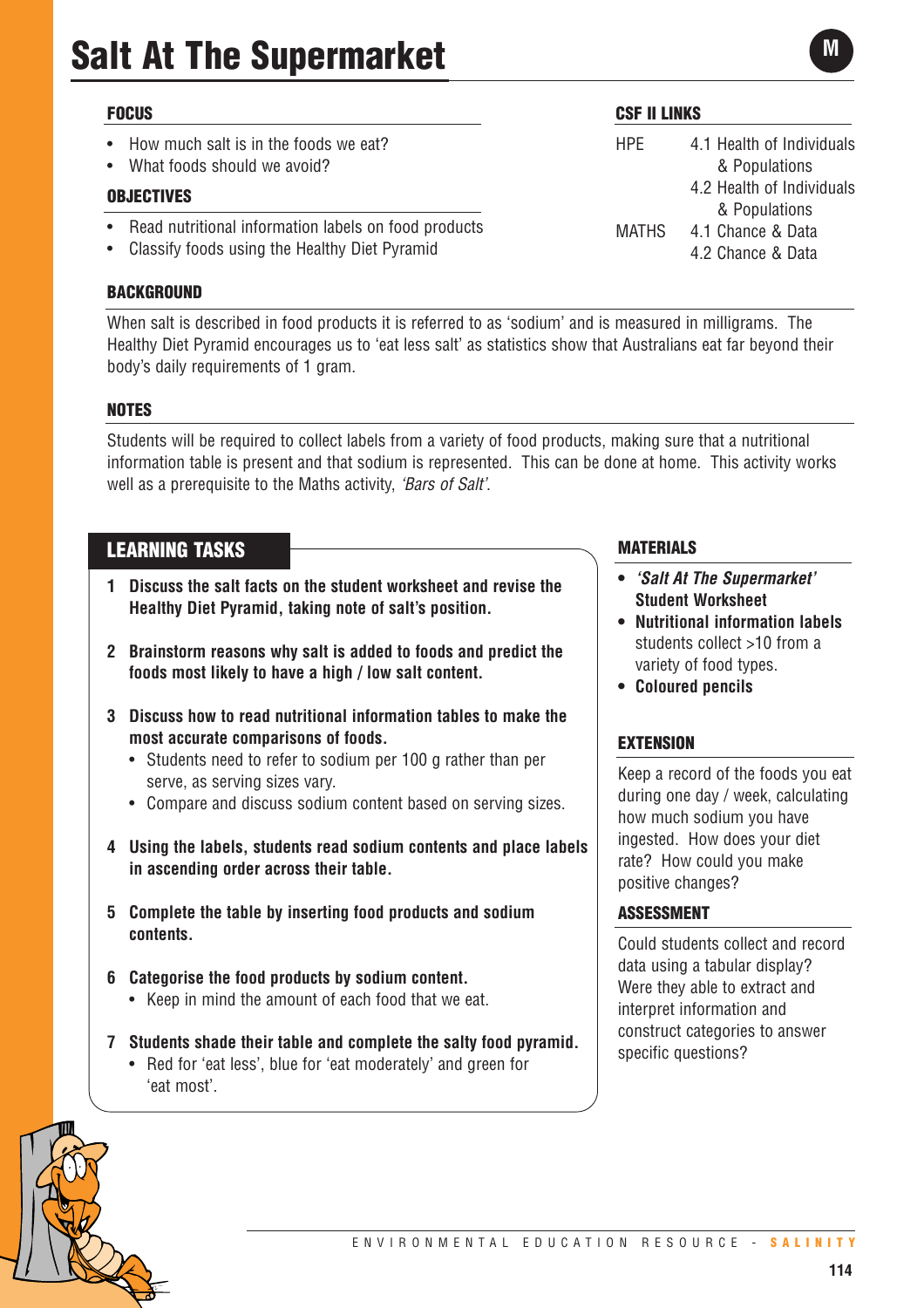# **Salt At The Supermarket - Student Worksheet**

**Name**

## **Salt Facts**





 $\mathbb{Z}_1$ 



**COMPLETE** the table below, placing foods in ascending order (lowest sodium content to highest). **SHADE** each food. Red = avoid (greater than 1 g sodium). Blue = eat moderately  $(0.1 g - 1.0 g)$ Green = eat more (less than  $0.1$  g).

**WRITE** or draw food products from the table into the category you feel it belongs:

## **Sodium content of foods** Salty food pyramid **Salty food pyramid**

| <b>Food product</b> | Sodium (mg)<br>per 100 g serve |
|---------------------|--------------------------------|
|                     |                                |
|                     |                                |
|                     |                                |
|                     |                                |
|                     |                                |
|                     |                                |
|                     |                                |
|                     |                                |
|                     |                                |
|                     |                                |

# **AVOID EAT MODERATELY EAT MORE**

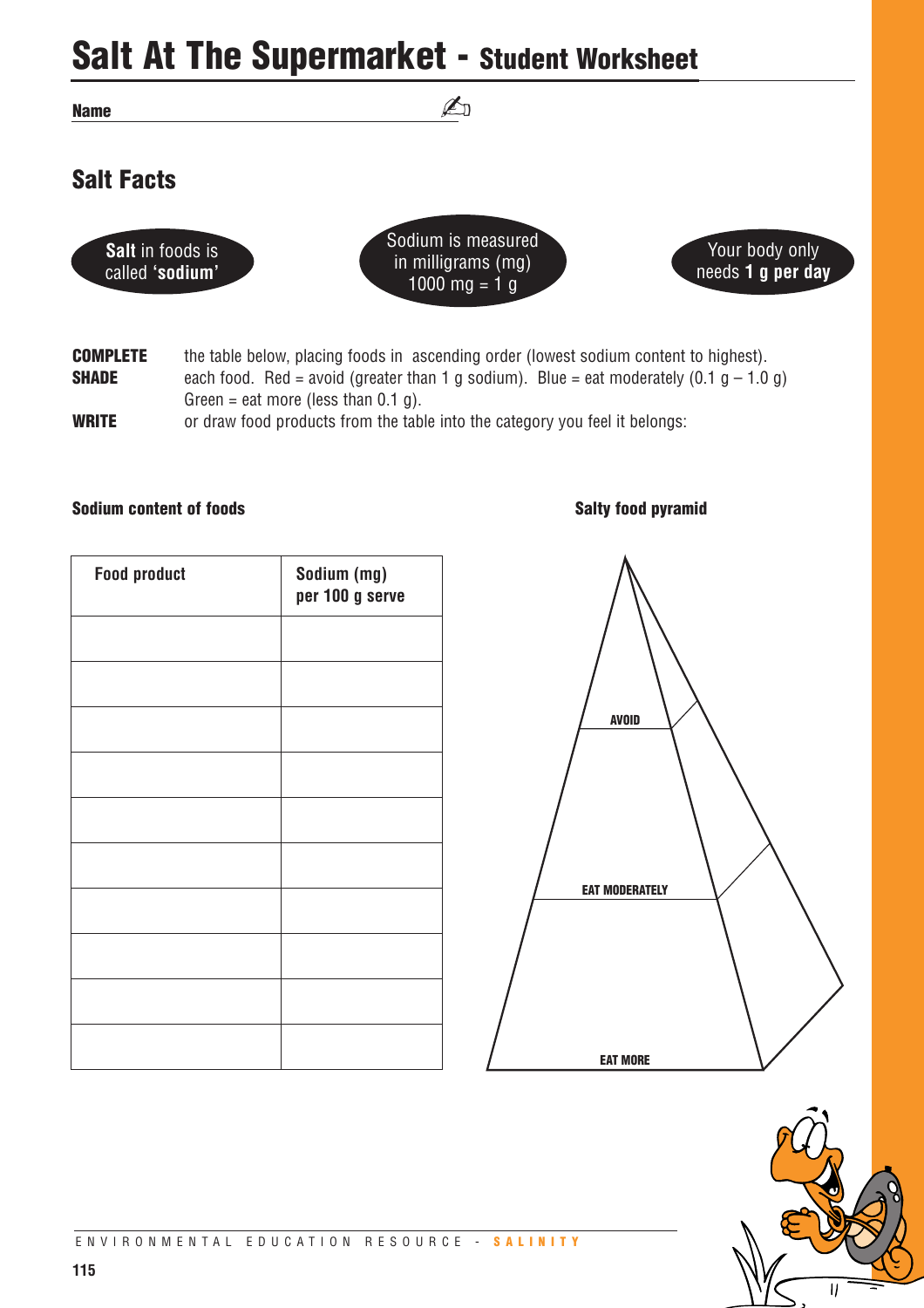## **FOCUS**

• How do trees and watertables interact?

## **OBJECTIVES**

• Understand the relationship between trees and watertables

## **BACKGROUND**

**CSF II LINKS**

HPE 4.1 Movement & Physical Activity SCIENCE 4.1 Biological

**M**

*'Creeping Watertables'* is based on the notion that one of the most effective ways of preventing and managing salinity is to retain remnant vegetation and promote revegetation. Trees maintain stable watertables, the more trees, the less chance of rising watertables.

## **NOTES**

Played inside, markers (witches hats) as obstructions would be an effective way of modelling the way groundwater moves among rock and soil particles. The game may be played by groups of any size and for any length of time, indoors or out.

## **LEARNING TASKS**

- **1 Gauge students' existing knowledge base by discussing what they know about how salinity occurs.** 
	- This game may either be an active way of introducing, consolidating, or revising the concept of salinity and rising watertables, or all three.
- **2 Play the game, following the instructions on the task card.**
- **3 During the game or at the end of the game discuss what has happened.** 
	- What would happen if 15 players started as trees?
	- What would happen if the whole class, except one student, was the watertable?
	- How do the scenarios above relate to salinity in our environment?
	- Where might we see real examples in our area?
	- How might it affect our wildlife, economy or community?
	- What message does the game provide us with?
	- How could our class / school help prevent salinity in our area?

## **MATERIALS**

- **•** *Creeping Watertables'*  **Teacher Task Card**
- **• Playing area** (size may vary)

## **EXTENSION**

Can students create other scenarios or variables? Play the game again to see what happens.

## **ASSESSMENT**

What strategies did players use, either as trees or as part of the watertable? What level of physical skill did they demonstrate? Were students able to identify relationships between the game's variables and draw parallels with salinity as an environmental issue?

ENVIRONMENTAL EDUCATION RESOURCE - **SALINITY**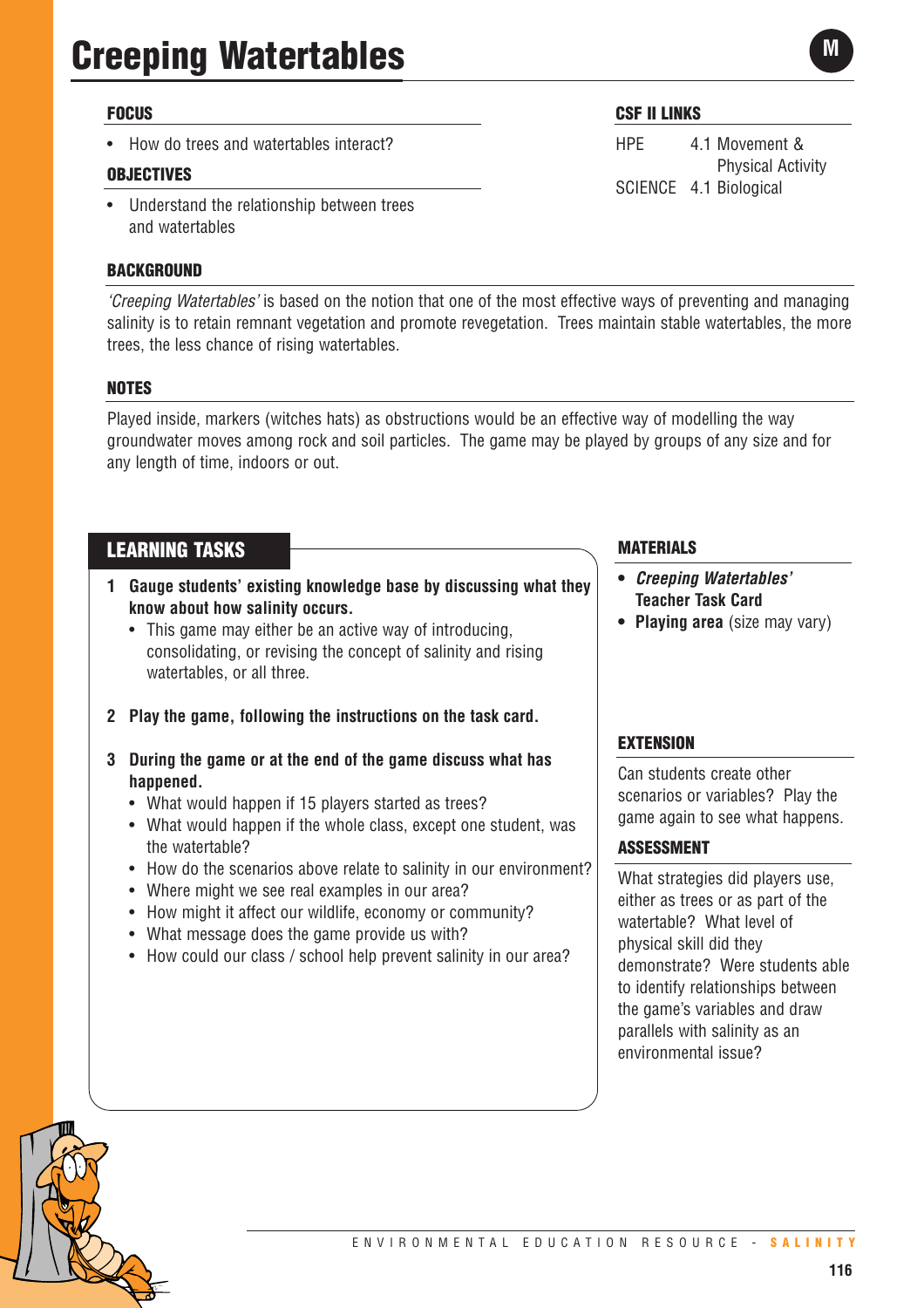## **Creeping Watertables - Teacher Task Card**

## **Game Instructions**

- **CHOOSE** four players to be trees. These players stand at one end of the playing area with their backs to the players at the opposite end.
- **MAKE** all other players parts of the watertable and face the trees.
- **THEN** the watertable must try to quietly sneak up and touch a tree. The trees turn around at intervals. If they see a part of the watertable moving, that part (person) becomes a tree.
- **NOTE** Those captured are then part of the solution, not the problem. The more trees, the harder it is for the watertable to progress.
- **IF** a tree is tagged, they sit out of the game and the 'successful' part of the watertable returns to the opposite end of the playing area.
- **NOTE** this has simulated saline groundwater waterlogging the tree's roots, creating a discharge area and causing the tree to die. With the watertable remaining in the game, there are now fewer trees and more chance that the watertable will rise. The salinity problem is thus worsening.
- **CONTINUE** the game until either all the trees have died, the watertable has been eliminated or you are out of time.



- **CHALLENGE** Plant more trees (parts of the watertable now become trees)
	- Clear some trees (trees now become part of the watertable)
	- Experience a wet season (watertable takes two steps forward)
	- Groundwater is pumped (watertable takes two steps back)

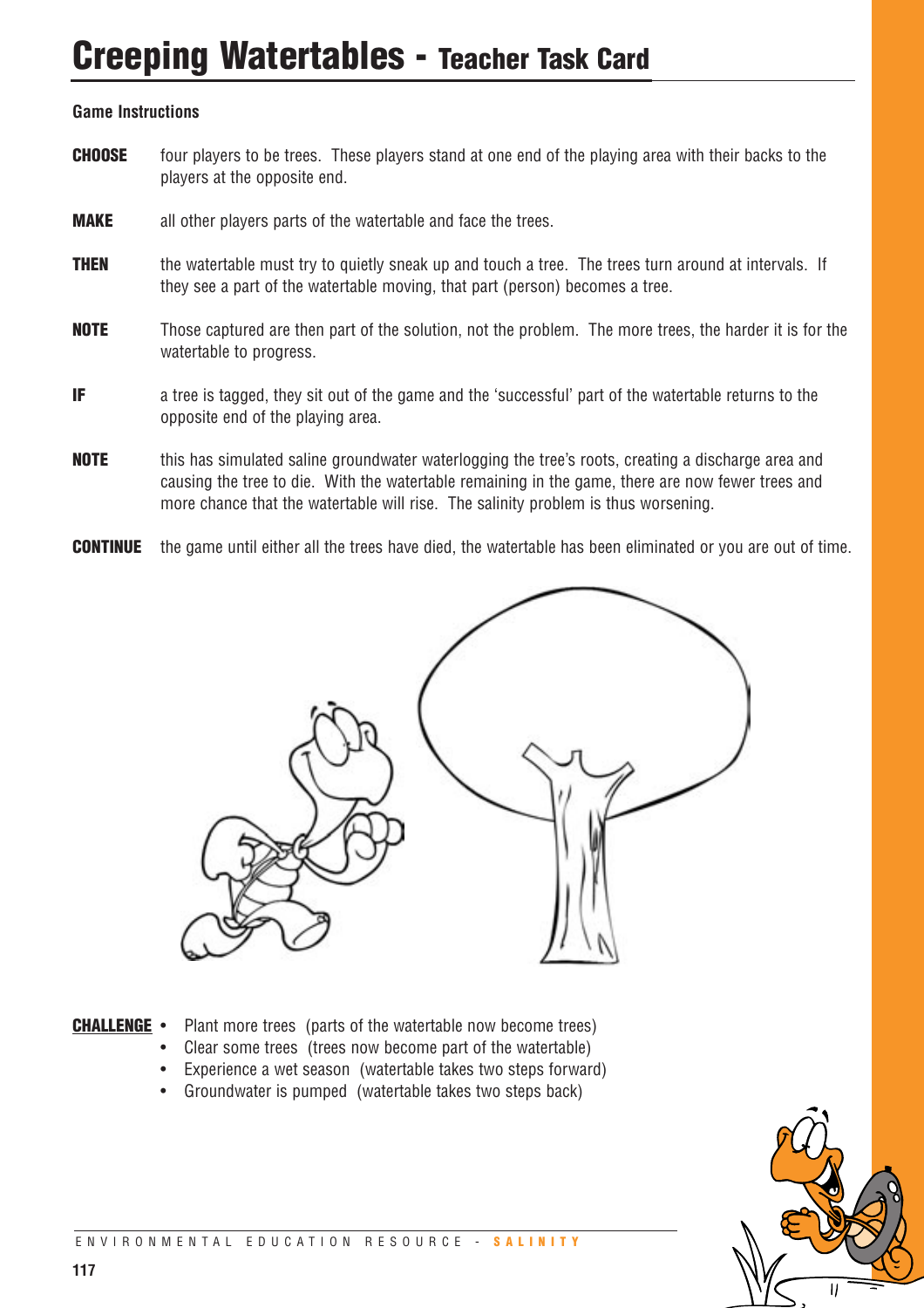# **Saltwatch Sports**

## **FOCUS**

What can we do about salinity?

## **OBJECTIVES**

- Play a variety of games with a salinity theme
- Improve ball skills, coordination, accuracy and balance

## **BACKGROUND**

This activity involves traditional sports modified to include the salinity theme. Changing behaviour of the community is closely linked to their knowledge and understanding of an issue. By including salinity issues in all elements of the curriculum it is more likely to inspire students.

## **NOTES**

Choose one game to be played during sport time to focus on specific skills; break the class into small groups; or run a 'saltwatch sports' session. Similar to a tabloid sports, you can rotate around activities and accumulate points. Encourage parents to participate.

## **LEARNING TASKS**

- **1 Choose activities and prepare all necessary materials.**
	- Construct a score sheet to tally groups' points
	- Set a time limit for each activity (5 minutes, plus time for changeovers, scoring and cleaning up)
	- A timekeeper will monitor time on each game.
- **2 Divide students into groups and assign local names for teams such as creeks, towns, streets, plants or animals. The activity choices are as follows:** 
	- Orange skittles
	- Save the trees
	- Work together for the watertable
	- Sow the seeds
- **3 Groups participate in each activity, with a leader keeping score. At the end of each time limit, leave equipment as it was found, record scores and move to the next activity for an explanation before starting.**
- **4 At the end of the session the group with the most points is declared the winner and the most successful Salt Crusaders!**

## **MATERIALS**

**CSF II LINKS**

HPE 4.1 Movement &

Physical Activity

- **•** *'Saltwatch Sports'* **Teacher Task Cards 1 & 2** (materials are listed on the task cards)
- **Whistle**
- **• Stopwatch**
- **Score sheet**

## **EXTENSION**

Adapt games to make them more challenging. Encourage follow-up activities in other curriculum areas.

## **ASSESSMENT**

What did you observe of students' skill levels and attitude to activities? Were they effective team players, displaying sportsmanship and encouraging others?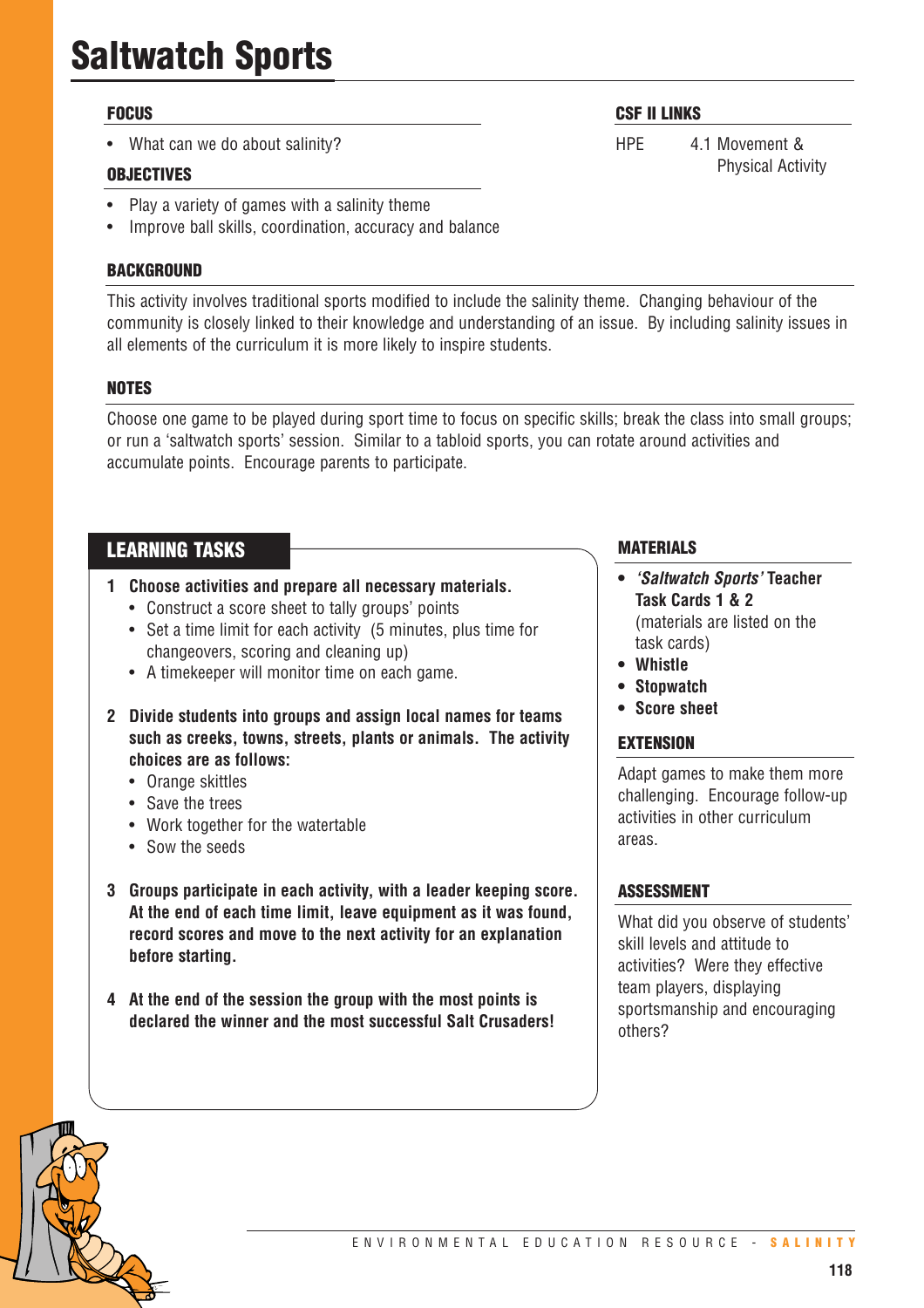## **Saltwatch Sports - Teacher Task Card 1**

## **ORANGE SKITTLES**

**MESSAGE** Oranges trees are sensitive to soil salinity. Students consider what life would be like without oranges and 'knock salinity over'.

| AIM              | To knock down the skittle as many times as possible.                                                                                                                                                                                                                                                                                                                   |
|------------------|------------------------------------------------------------------------------------------------------------------------------------------------------------------------------------------------------------------------------------------------------------------------------------------------------------------------------------------------------------------------|
| <b>EQUIPMENT</b> | • skittle (plastic bottle) marked 'S' for salinity<br>• orange (a spare orange may be needed in case of damage)                                                                                                                                                                                                                                                        |
|                  | <b>INSTRUCTIONS</b> 1 Students line up behind a line facing the skittle (distance away from the skittle is flexible).<br><b>2</b> Each student takes turn to aim and roll the orange at the skittle.<br>3 The orange is retrieved, thrown to the next team member and the skittle is restored if need be.<br>4 Students rotate through this activity until time is up. |
| SCORING          | Allocate a point each time the skittle is knocked over.                                                                                                                                                                                                                                                                                                                |

## **SAVE THE TREES**

**MESSAGE** Salt and trees don't mix! Salt must be removed from the root zone of crops and vegetation if they are to reach their potential.

**AIM** To remove as much salt as possible from one bucket to another using a plastic cup.

## **EQUIPMENT** • four buckets

- salt (or sand / soil to act as salt)
- plastic cup
- tree or pot plant
- ruler



- **INSTRUCTIONS 1** Two buckets full of salt, sand or soil are placed around a tree with the two empty buckets located several metres away (the distance will depend on the size of the student group).
	- **2** Students line up in single file between the two groups of buckets.
	- **3** The student closest to the tree starts with the plastic cup in hand.
	- **4** When the time begins, salt is to be scooped out of one of the buckets, transferred as quickly as possible along the line and emptied in a bucket at the opposite end.
	- **5** The end student then runs to the tree, the group shuffles down and the process is repeated.
- **SCORING** A ruler is used to measure the height of the 'salt' in the end buckets and a point is scored for every centimetre.